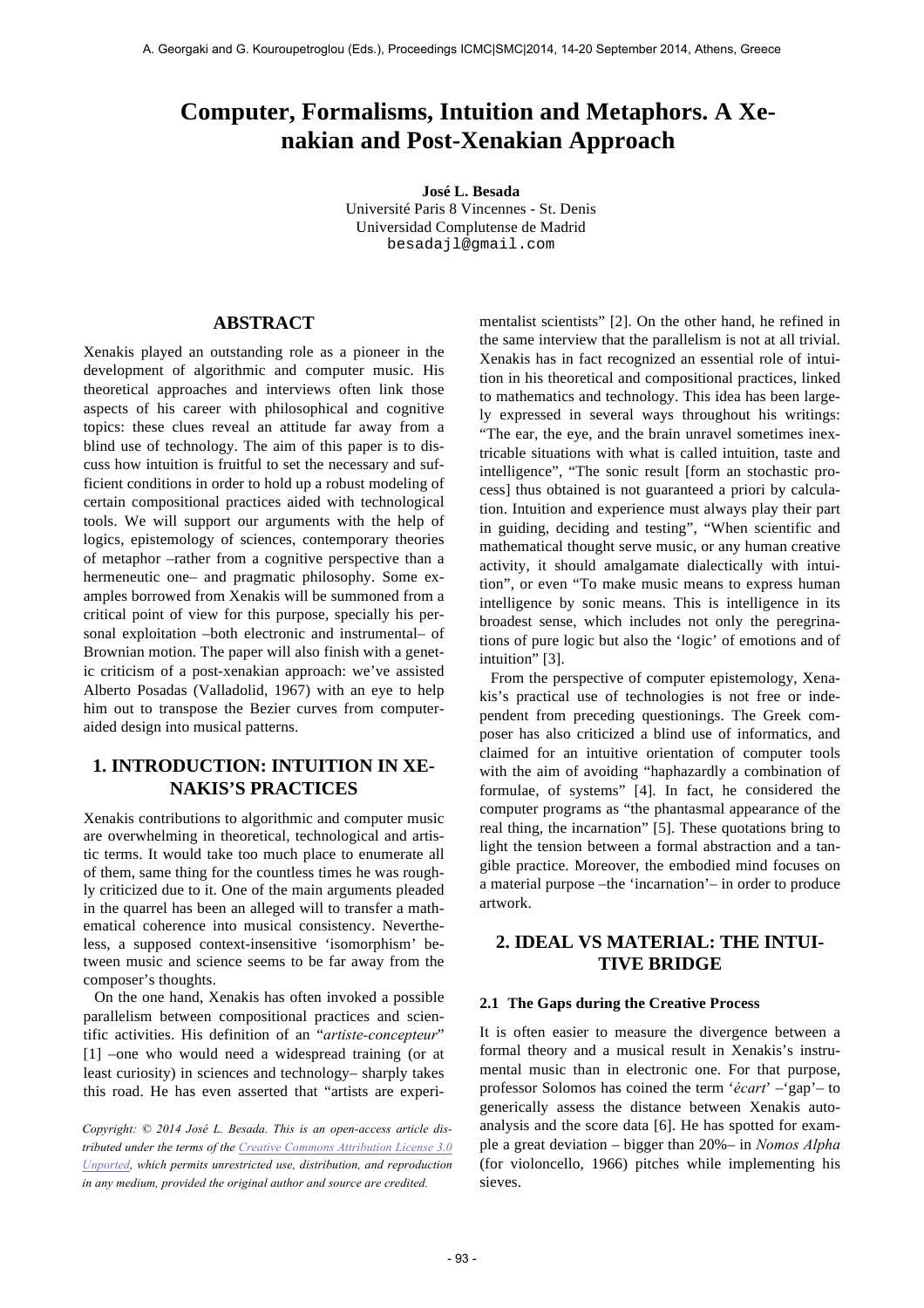Nevertheless, the smattering of 'gap' as a musicological tool could spread out, touching other phases or stages of a compositional act beyond its mere materializations. In addition to the data contrast of divergence –what Solomos detected in Xenakis's piece, a category that could be considered in isolated terms as '*singular* gaps'–, deviations may adopt other forms. On the one hand, the way a composer understands and conceives a formal or a technical aspect of a particular science or technology does not always fit with the consensual yardsticks the scientific community accepts to draw upon it. This situation can be analogically related to the difference between 'concepts' and 'conceptions' Hilary Putnam made explicit to criticize Thomas Kuhn epistemology [7]. We will define the '*conceptual* gaps' as the deviations of an artist's conception from a concurred scientific concept. On the other hand, sometimes a compositionally formalized strategy for example a computer model– does not cover all creative needs, decisions and choices during the creative process. In that case, the composer often drops it out in favor of other –maybe arbitrary– artistic criteria or makes them all to cohabit. We will define these last cases as '*functional* gaps'.

Both new sorts of gaps can be reported from Xenakis's compositional practices. Conceptual ones are summarized in an interview assertion: "I don't grasp Mathematics in the same way mathematicians do" [8]. Moreover, some of his most formalized pieces also include several nonformalized passages that could be considered as functional gaps. It is the case for example of his mixed work *Analogique A et B* (for nine strings and tape, 1958-59), where Agostino Di Scipio has discriminated both compositional paths. The balance between them has been described by the Italian composer in two statements: "intuitive elements are only possible after enormous efforts in formalization have been made" and "the enormous efforts in formalization are only possible because the composer is confident that intuition will complete the job whenerever [sic] formalization will reveal insufficient" [9].

#### **2.2 The Role of Intuition: Necessary and Sufficient Conditions**

Di Scipio's statements about Xenakis's work hold up a clear dialectic dualism between intuition and formalization. Nonetheless, both poles are even more interdependent than asserted. A formal abstraction is indeed led by intuition: even in strictly scientific activities a former heuristic role of intuition cannot be overlooked or denied. Coming back to music, it does not only touch therefore the area of functional gaps but the conceptions that guide compositional formalisms.

From this point of view, we are going to rethink Di Scipio's dualism. Let us consider before the activities summoned to formalize or to compute music analogous to Model Theory, i.e. "the relation between the formulas of a formal language and their interpretations or models" [10]. This analogy needs to be deemed from a materialistic epistemology of Model Theory –like Alain Badiou's [11]– for an efficient transfer into music. Furthermore, it is justified in a computational framework through the concept of 'metamodel'. In such a context, we may formulate a new dual scope –a practical definition– of intuition, as the cognitive guarantor of a robust modeling construction leading algorithmic and computer music. On the one hand, intuition preserves the sufficient conditions – the formal ones– during modeling processes, and it even helps to fill in the gaps derived from the conception and the use of the model. On the other hand, it sets up the necessary conditions –the metaphorical ones– that cement the cognitive mainstays of the model. In short, intuition will be considered as the bridge to distend the conflict between formal an informal ideas and practices during composition. We will discuss those necessary and sufficient conditions throughout the next paragraphs.

# **3. FORMAL AND METAPHORICAL FOUNDATIONS**

#### **3.1 Music and Formal Languages: an Intuitive Intersemiosis**

Algorithmic and computer music invoke the presence of formal languages in order to build up their compositional strategies. The existence of such a support entails a prickly issue: music is not actually a linguistic entity, albeit its syntactical categorization of patterns and its semanticevocative puissance are both true in cognitive terms [12]. More specifically, formal languages own an axiomatic corpus and several sentence transformation rules that music does not have, even accepting the redoubtable conceptualizing effort some music theory authors made to build a multi-stratified chain of axioms in order to describe music [13].

The transfer from formalisms towards artistic practices is therefore not trivial in epistemological terms. It seems to need an intersemiotic translation –replacing 'formal' instead of 'verbal' in Roman Jakobson's definition as "an interpretation of verbal signs by the means of signs of nonverbal sign systems" [14]– to lead the process. Thus, the passage between formalisms and music could be considered partially analogous to metalinguistic stratifications in Model Theory. Anyway, and calling back again Putnam's pragmatics, this sort of lectures requires a wider "standards of logical acceptability" scope, where intuition could nourish and preserve its "adequacy and perspicuousness [sic]" [7].

A crucial role of intuition at this point is the arrangement of a logical openness. It is obvious that programming in computer music or the development of calculations in algorithmic music must inherit an important logical framework from formal languages. In return, the material application of these tools or environments leading the production of artwork does not necessarily reclaim the pillars of such a severe or polarized logic. It does not mean however that further decisions over formalized stages as well as the appearance of functional or singular gaps– are allogical choices. They may be led by wider –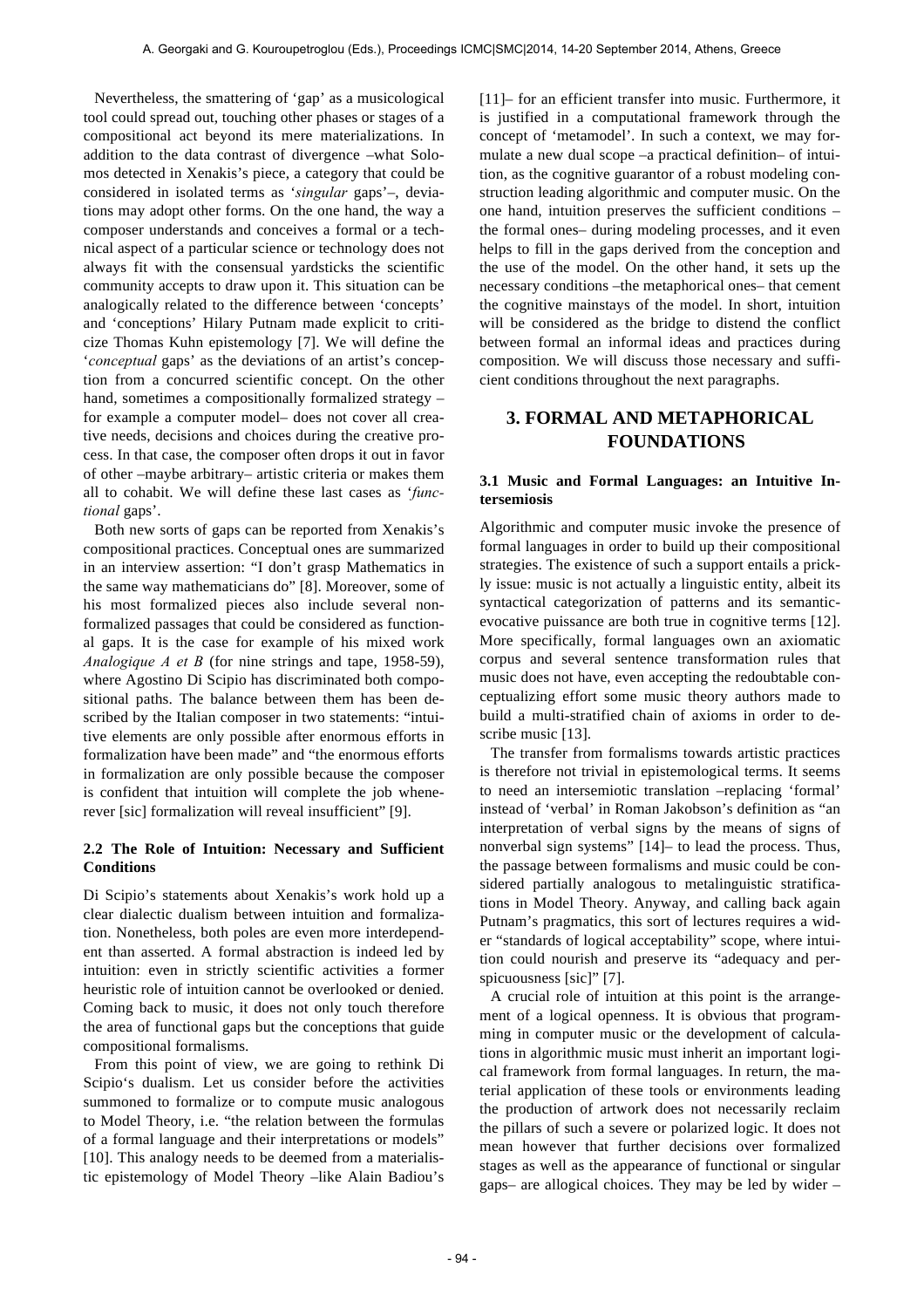more intuitive– protocols, that could be better described with the support of inductive and abductive reasoning, alternative modal logics or even fuzzy logics.

#### **3.2 Mental Categorizations: Computer Models and Metaphors**

Formalizing music is not an *ex nihilo* activity. It is supported by mental categorizations of music that allow abstractions. Many of them could seem to be 'natural' due to habit, but they are intimately related to cultural conventions and to embodied cognition. A trivial example can be evoked right off: a musical or a sound representation in the real plane that confronts time against pitches or frequencies looks rather obvious for a computer composer, engineer or musicologist. In fact, it is deeply rooted within the evolution of Western music notation. Nevertheless, it cannot be regarded as a universal in cognitive terms at all. Ethnomusicology has already shown how mental categories of music or social activities incorporating sound practices strongly differ among cultures.

Composers can even conceive more complex and personal categorizations with the purpose of developing their own creative practices. All them are often carried through intuition, and metaphorical thinking appears as one of the best hypothesis to argue for it. We will rather privilege the term 'metaphor' than 'analogy' –profiting its etymological connection with the notion of 'metamodel'– but emphasizing the cognitive feedback between them [15]: metaphors make proliferate analogies, and vice versa. Metaphor must be contemplated in this context not from a hermeneutic angle, but from a cognitive one. Linguistics researchers in cognition have postulated several contemporary theories about metaphor over the last decades: it is the case of Conceptual Metaphor Theory (CMT) [16] or Conceptual Blending (CB) [17]. In short, they propose that metaphor is not just a single and rhetorical identification between terms but a deep and intensive comparative between mental structures that we activate unconsciously on a daily basis. These linguistic theories may also be transposed into music theory, as professor Lawrence Zbikowski has fruitfully done [18].

Computer music environments operate as optimal places to develop and to exploit original and rewarding music metaphors inspired by scientific transfers. Even science itself often shadows a metaphorical cognitive framework from a heuristic perspective, a sooner step anticipating its formal developments [19]. In fact, "computer science metaphors […] seem to be paradigm examples of the constructivist approach to the relationship of language and our knowledge of reality. They expand the ontological framework of our language for talking about computational processes" [20]. Just a mere replacement of 'language' by the term 'music' in the last quotation can illustrate the metaphor scope over computer music in intuitive terms. Specifically, it impresses its encompassed potential in Human-Computer Interaction (HCI) and helps to preserve structures [21], as well as it is fructiferous for pedagogical purposes [22].

# **4. A XENAKIS'S ILLUSTRATION: HIS USE OF BROWNIAN MOTION**

Xenakis did not use the expression 'metaphor' to describe any of his intuitive arguments. He rather liked the term 'parable' –that etymologically becomes more related to analogy– to describe them. He has thus enumerated three essential parables linked to his compositional practices: the space parable where *glissandi* become the elementary straights to generate sonic surfaces, the numbers parable as the impasse between auditory and formal facts, and the gas parable that compares sound masses with gaseous cinematic [23]. His work *Pithoprakta* (for orchestra, 1956) arises as the best synthetic achievement of them.

The last two parables are crucial to catch his interest on Brownian motion (Bm). He clearly described in an article that a waveform generated by it as "the pressure variations produced by a particle capriciously moving around equilibrium positions along the pressure ordinate in a non-deterministic way" [3]. He added later in the text two methods to compute it, as he did at his CMAM and at Indiana University. On the one hand, the erratic trajectory of the evoked particle leads to the classic definition of Bm about suspended specks in a fluid. The parallel between fluid and gaseous dynamics is evident, convoking thus the gas parable. On the other hand, the numbers parable is activated by the use of Wiener-Lévy processes in order to formalize the transfer. Both paths, the conceptual metaphor –gas– and its formal interpretations –numbers–, get intertwined in order to develop the quoted computer sound synthesis method. His first work containing these sounds is *La Légende d'Eer* (electronic music for his *Diatope*, 1977).

The algorithmic artifice works on a microscopic level, but Xenakis also proposed to broaden his reasoning onto a macroscopic one. As Bm is a stochastic process, obtained computer sounds could be injected into macrostructure tools like his ST program. This approach denotes a unitary will, and it could also be *a posteriori* tied together to a fractal metaphor of music<sup>1</sup>. Anyway, this unitary dream –a supposed musical wholeness imitating the stochastic self-similarity of Bm, conceived by cognitive analogy [24]– is ideologically overcharged and denotes an evident conceptual gap.

But the question of unity around Brownian motion in Xenakis' compositional practices also touches another aspects of his catalogue like instrumental ones. It is the case for example of *Mikka* (for violin, 1971), the first piece where Xenakis applied this method for an acoustic instrument. As Solomos says, "doing this transfer is very easy. Taking the graphs of probabilistic sound curves, the only thing to do is to change their coordinates: the horizontal axis will be allocated to the time of instrumental

l

<sup>&</sup>lt;sup>1</sup>We have to underscore that a fractal metaphor of music is exogenous to Xenakis's arguments: no explicit reference to this geometry can be found in his theoretical texts. We propose anyway this extemporaneous metaphor because Bm pertains to fractal objects. Moreover, the term 'fractal' was coined by Benoit Mandelbrot, one of the best disciples of Paul Lévy. This latter has been one of the most influential mathematician in Xenakis's career. Although the concept of 'self-similarity' was not developed yet, Lévy was conscious of the strong relationships between micro and macrostructure in Bm.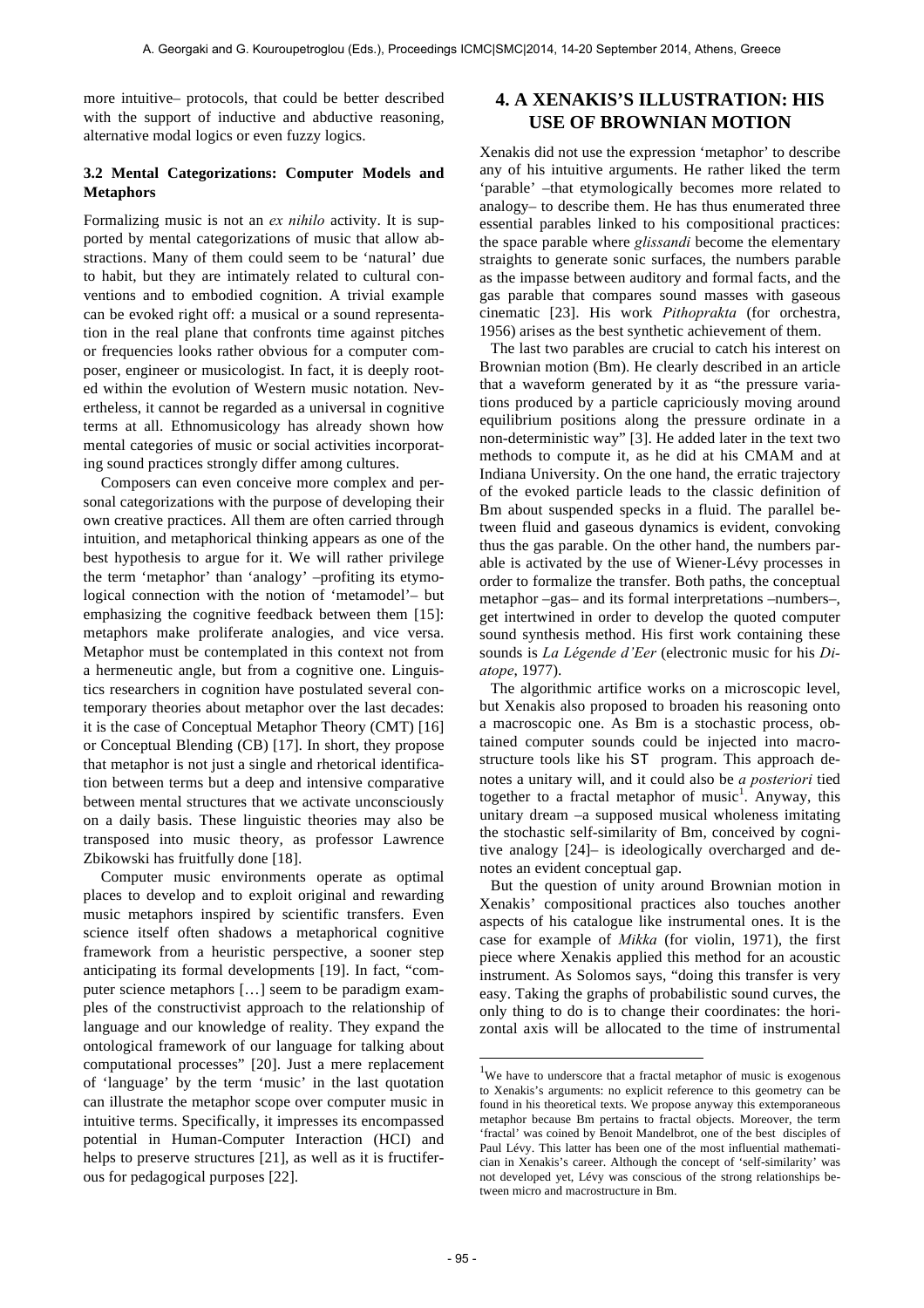music and the vertical axis will indicate the pitches" [25]. This sentence automatically leads to a precedent representation we have evoked when we were discussing mental categorizations. In fact, this conception is akin to Xenakis's graphic *glissandi* experiences he began to develop in the 50's. But this gesture is however problematic in metaphorical terms. It seems that Xenakis tried to represent the Bm analytical continuity with them, but a Bm trail is not a differentiable curve. A *glissando* stands however –in iconic terms– for a differentiable curve, even the sinuous and wandering ones we find in *Mikka.*  In short, Xenakis's space parable provides a practical solution to cover an idiomatic shortage the formal Bm cannot resolve. *Glissandi* settling shall be considered thereupon as a conceptual gap during the transfer.

# **5. A POST-XENAKIAN CASE: POSADAS ON BEZIER'S CURVES**

#### **5.1 Alberto Posadas' Models**

Xenakis had no disciples in a strict sense. In return, his immense legacy has touched many composers, and they are sometimes incorporated in xenakian studies. An Iberian branch of that influence can be pointed out: Francisco Guerrero (1951-1997) has often been considered as the 'Spanish Xenakis' due to his interests in algorithmic and computer music. Some of his last pupils, like Carlos Satué (1958) or Alberto Posadas (1967), have somehow continued this path he opened up.

Posadas's theoretical and aesthetical foundations are widely supported by three modeling branches. First, scientific models have often stimulated his imagination to try to transpose in music some regulatory systems of Nature or several algorithmic methods to construct mathematical objects. Fractal geometry has been his most exploited source. The second modeling path is introduced by visual arts in order to transpose spatial elements into music parameters. In this regard and so far, painting and ancient architecture have been the two most attractive disciplines to him [26]. Finally, the last family of models is supported by the acoustical scrutiny of musical instruments and their extended techniques.

#### **5.2 The Genesis of Beziers.m**

In the last years, Posadas has paid attention to Bézier curves, a smooth geometric model –a case of B-spline [27]– often harnessed in computer-aided design. It may give the impression of a contrast in his career if we compare their geometry with the chaotic fractals. Nevertheless, even B-splines can be modeled with L-systems [28], one of the most beloved and exploited fractal by Posadas.

His first attempt to transpose Bézier curves into music appears first in *Elogio de la sombra* (for string quartet, 2012). 'Sombra' means 'shadow' in Spanish, and a vast crucible of elements underlays the metaphor leading his compositional practices. The two most important ones stand out in the opening of the piece (see Figure 1). On the one hand, it comes up with the fictive recreation of an 'acoustic shadow'. The idea is simple: he reproduces a previous passage drastically attenuating dynamics and employing extended techniques with the purpose of evoking a sort of distorted sonic halo. It is quite explicit in the quoted passage: both violins repeat at bar 2 the same melodic pattern from the end of bar 1, but in *mezzopiano*, with *flautando* bowing and harmonic pressure to obtain extremely high overtones. On the other hand, the link with Bézier curves is definitely revealed. Projective shadows of the same object with several foci acting jointly create topologically related shapes, as rational Bézier curves with common nodes deform the trajectory of a standard one via homotopy. Thus, the composer metaphorically interprets those transformations as tiny polyphonic deviations: the melodic profile of both violins conjures up the analogy.



**Figure 1**. *Elogio de la sombra* (bars 1-2 [partially]).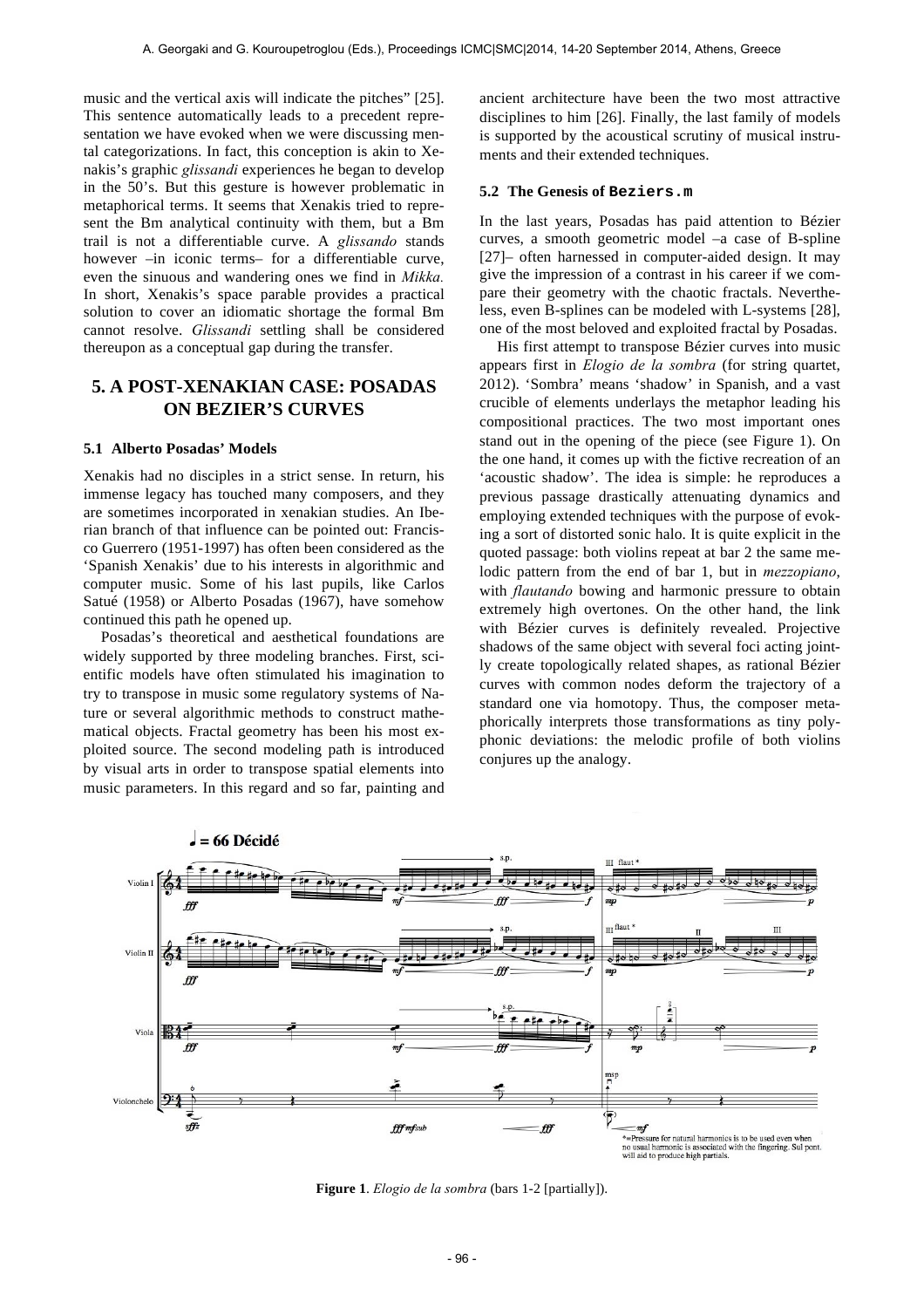

**Figure 2**. Capture of the tool 'Beziers' developed with Matlab.

In spite of this metaphor, the transposition of Bézier curves into music has been merely performed in iconic terms –with no previous formalizations– in the string quartet. For subsequent works, we have assisted Posadas with an eye to make the computerized transfer, developing Beziers.m tool. The program allows the composer to introduce several fixed and control points in order to enchain connected sections of Bézier splines. They can later on be transformed by moving the control points or by changing their control weights –non-negative values– (see Figure 2), which creates their topological variations. It contains a second extra utilization: the actual tool can even exploit those curves to interpolate Bm –Posadas composes with them as well– as they were its smoothers. Obtained data with Beziers.m are subsequently exported and interpreted as music patterns like melodic profiles, pitch reservoirs, related aggregates or time and rhythmic structures.

## **6. CONCLUSIONS**

The two examples we have given are somewhat dual from the point of view of compositional practices. On the one hand, Xenakis extrapolated a computer sound synthesis technique into instrumental music supported by a geometric categorization and his spatial parable –metaphor – of *glissandi*. On the other hand, Posadas formalized his shadow metaphor with a computer-aided music tool in order to exploit a large set of music patterns, and not only in an iconic way. That shows that formal and metaphorical relationships during composition are not univocally oriented and the context determines the balance between them. Moreover, it highlights than instrumental and computer composition practices build closer frameworks than usually claimed: transfers between them can take both paths, and feedback leads to original and emergent creative acts.

 Cognitive metaphors and formalisms are not independent stages of algorithmic and computer music. The leading role of intuition should not be undervalued –from a musicological perspective– in these cases. It allows a proliferation of mental categorizations and steers towards a logical openness while formalizing music. Thereby, it sets the necessary and sufficient conditions for a robust computer or algorithmic modeling of music. Moreover, it may help to understand the reasons of several conceptual and functional gaps of formalized processes.

For a deeper understanding of this process, we should claim for more intense research about computer music epistemology from a cognitive point of view. Metaphor theories have turned out to be quite fruitful in more traditional analysis of music. To ban this perspective in computer music musicology would only be a prejudice. An adaptation of epistemocritic methodologies –the study of literary and scientific mutual borrowings– into those musicological studies could even be a useful grasp.